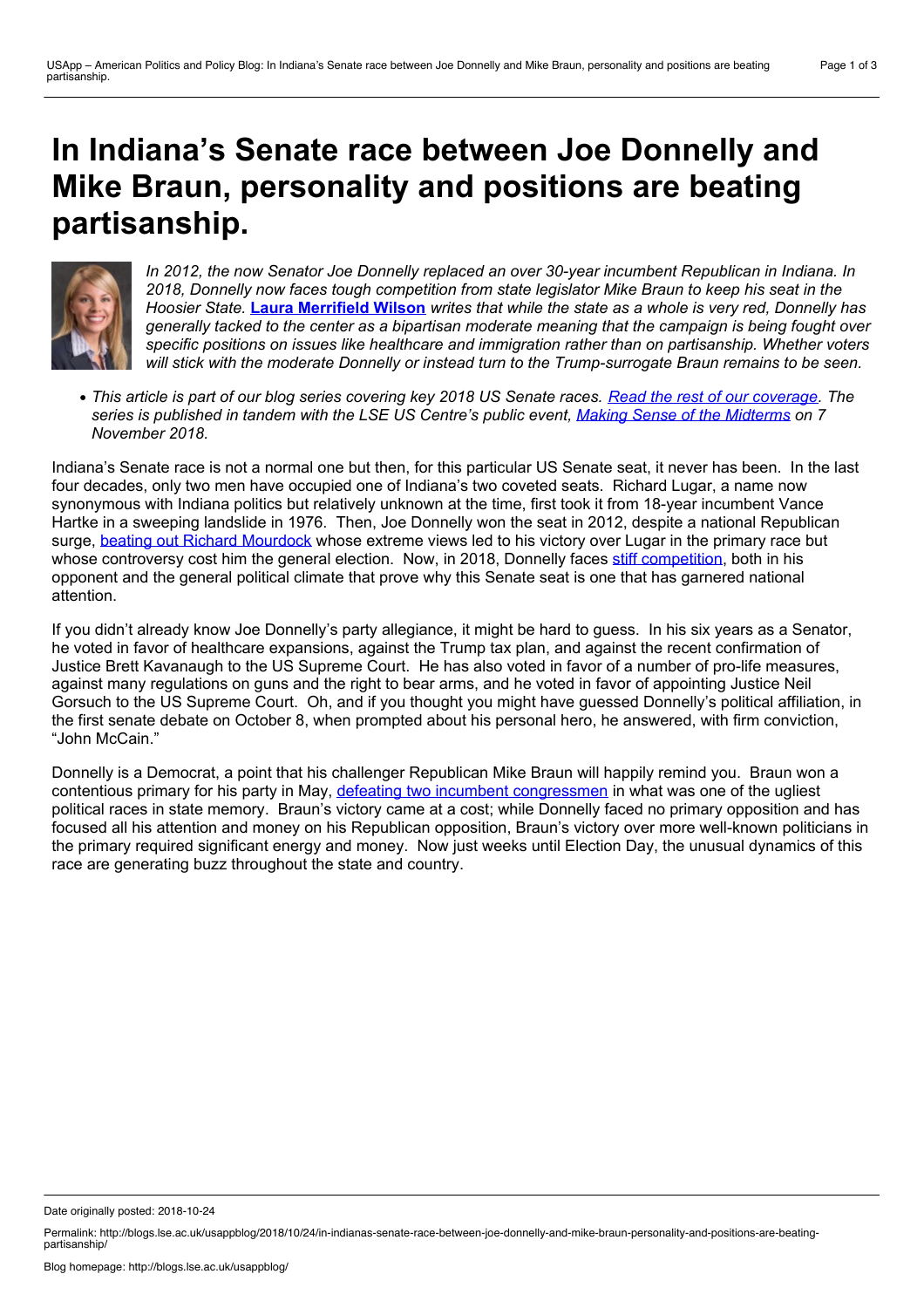

*[Image](https://www.flickr.com/photos/29261037@N02/15979726149/) credit: Paul [Cooper](https://www.flickr.com/photos/29261037@N02/) (Flickr, [CC-BY-NC-2.0\)](https://creativecommons.org/licenses/by-nc/2.0/)*

Indiana is a red state, so red that the Republicans dominate all statewide executive offices and hold a super majority in both chambers of the Indiana General Assembly. It is so red that the popular vote preferred Trump to Clinton by 19 percent in 2016, one of the widest margins across the country. Even the two open House seats available in the state (once held by the two contenders who failed to beat Braun in the primaries) are seen as so deeply Republican, the de facto assumption is that the primary election has essentially determined the entire election outcome.

If Indiana is truly that red, if Republicans are truly that dominant, then why is the Senate race between Donnelly and Braun so competitive? This race is less about partisanship and more about people: both those running for office and those who will eventually vote for them. Braun campaigned successfully in the primary on the coattails of Trump's popularity within the state, but the same message and image that sold over the steadfast partisan voters who participate in primaries may not have the same effect on the range of voters from various ideologies and interests who turn out for the general election. Donnelly landed almost accidentally into victory when he first won in 2012; one can muse that had Lugar won his primary reelection, or had Mourdock refrained from declaring factually inaccurate health information, Donnelly would have never made it to the Senate in the first place.

What is clear in the race to represent Indiana is that partisanship doesn't matter, but personalities (and positions) do. Braun has positioned himself as an outsider, as a businessman with acute economic acumen and a thrifty [sense] of common sense that Washington D.C. desperately needs. As Trump first proclaimed he would drain the swamp, Braun believes that he can continue that promise. Messaging is no good if the image doesn't match and Braun's goto uniform of a button-up blue shirt (literally: blue collar) and rolled up sleeves portray a man who is ready to rough up and incite change within the capital. Donnelly shares some of Braun's casual demeanor but with a decidedly different twist. Early campaign ads showed Donnelly himself driving his campaign bus across the state; the Senator often rolls the sleeves of his button-up shirts as well though the collars are white and often adorned with a tie in a bold and vibrant hue. Both men depict a kind of down-home Hoosier persona thatwill resonate with Indiana voters. So then where are the differences?

Since partisanship isn't decisive and personalities are similar, voters will have to focus on issues and politics. Luckily for voters, as commercials, debates, and news make clear, Braun and Donnelly diverge on virtually all important issues underscoring this election. On healthcare, immigration, Kavanagh's confirmation, energy and the environment, and the future of the state, both candidates provide a stark contrast from the other. Donnelly is carving a niche as a bipartisan moderate, minimizing partisanship and emphasizing his alignment with the president (surprisingly frequent for a Democrat). Braun is modeling himself after the president who took the state by force in the last election, touting his approval of the administration's agenda and promising to reaffirm it if elected. Libertarian Lucy Brenton offers another choice on the ballot, although surmounting the challenges facing third parties in American elections usually proves too difficult to achieve.

Date originally posted: 2018-10-24

Permalink: http://blogs.lse.ac.uk/usappblog/2018/10/24/in-indianas-senate-race-between-joe-donnelly-and-mike-braun-personality-and-positions-are-beating-<br>partisanship/